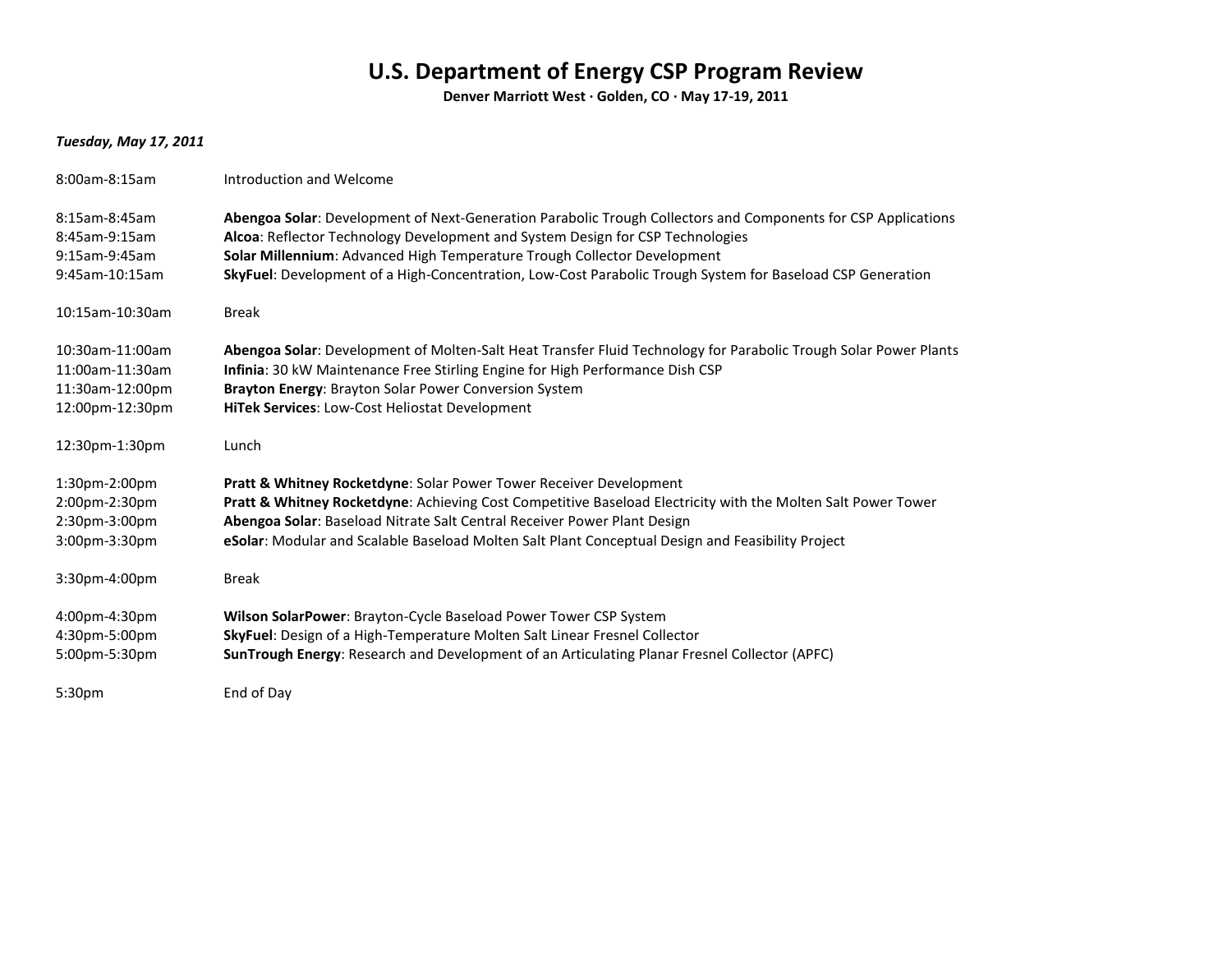## *Wednesday, May 18, 2011*

| 8:00am-8:30am      | <b>PPG</b> : High Performance Reflector Panels for CSP Assemblies                                                                             |
|--------------------|-----------------------------------------------------------------------------------------------------------------------------------------------|
| 8:30am-9:00am      | <b>PPG:</b> Next-Generation Low-Cost Reflector                                                                                                |
| 9:00am-9:30am      | Abengoa Solar: Development of Advanced Polymeric Reflector for CSP Applications                                                               |
| 9:30am-10:00am     | 3M: Cleanable and Hardcoat Coatings for Increased Durability of Silvered Polymeric Mirrors                                                    |
| 10:00am-10:30am    | <b>Break</b>                                                                                                                                  |
| 10:30am-11:00am    | <b>General Atomics:</b> Thermochemical Heat Storage for CSP                                                                                   |
| 11:00am-11:30am    | <b>General Atomics: Baseload Concentrating Solar Power Generation</b>                                                                         |
| 11:30am-12:00pm    | Acciona Solar: Sensible Heat, Direct, Dual-Media Thermal Energy Storage Module                                                                |
| 12:00pm-12:30pm    | Acciona Solar: Indirect, Dual-Media, Phase Changing Material Modular Thermal Energy Storage System                                            |
| 12:30pm-1:30pm     | Lunch                                                                                                                                         |
| 1:30pm-2:00pm      | Terrafore: Heat Trasfer and Latent Heat Storage in Inorganic Molten Salts for CSP Plants                                                      |
| 2:00pm-2:30pm      | Terrafore: Using Encapsulated Phase Change Material in Thermal Storage for Baseload Concentrating Solar Power Plants                          |
| 2:30pm-3:00pm      | University of South Florida: Development and Demonstration of an Innovative Thermal Energy Storage System for Baseload Solar Power Generation |
| 3:00pm-3:30pm      | Lehigh University: Novel Thermal Storage Technologies for CSP Generation                                                                      |
| 3:30pm-4:00pm      | <b>Break</b>                                                                                                                                  |
| 4:00pm-4:30pm      | <b>Texas A&amp;M University:</b> Molten Salt-Carbon Nanotube Thermal Energy Storage for CSP Systems                                           |
| 4:30pm-5:00pm      | National Renewable Energy Laboratory: Technologically Relevant Nanomaterials for Thermal Energy Storage in Concentrating Solar Power Plants   |
| 5:00pm-5:30pm      | Argonne National Laboratory: Dual Purpose Advanced HTFs with Enhanced Thermal Properties and Thermal Energy Storage Capabilities              |
| 5:30 <sub>pm</sub> | End of Day                                                                                                                                    |